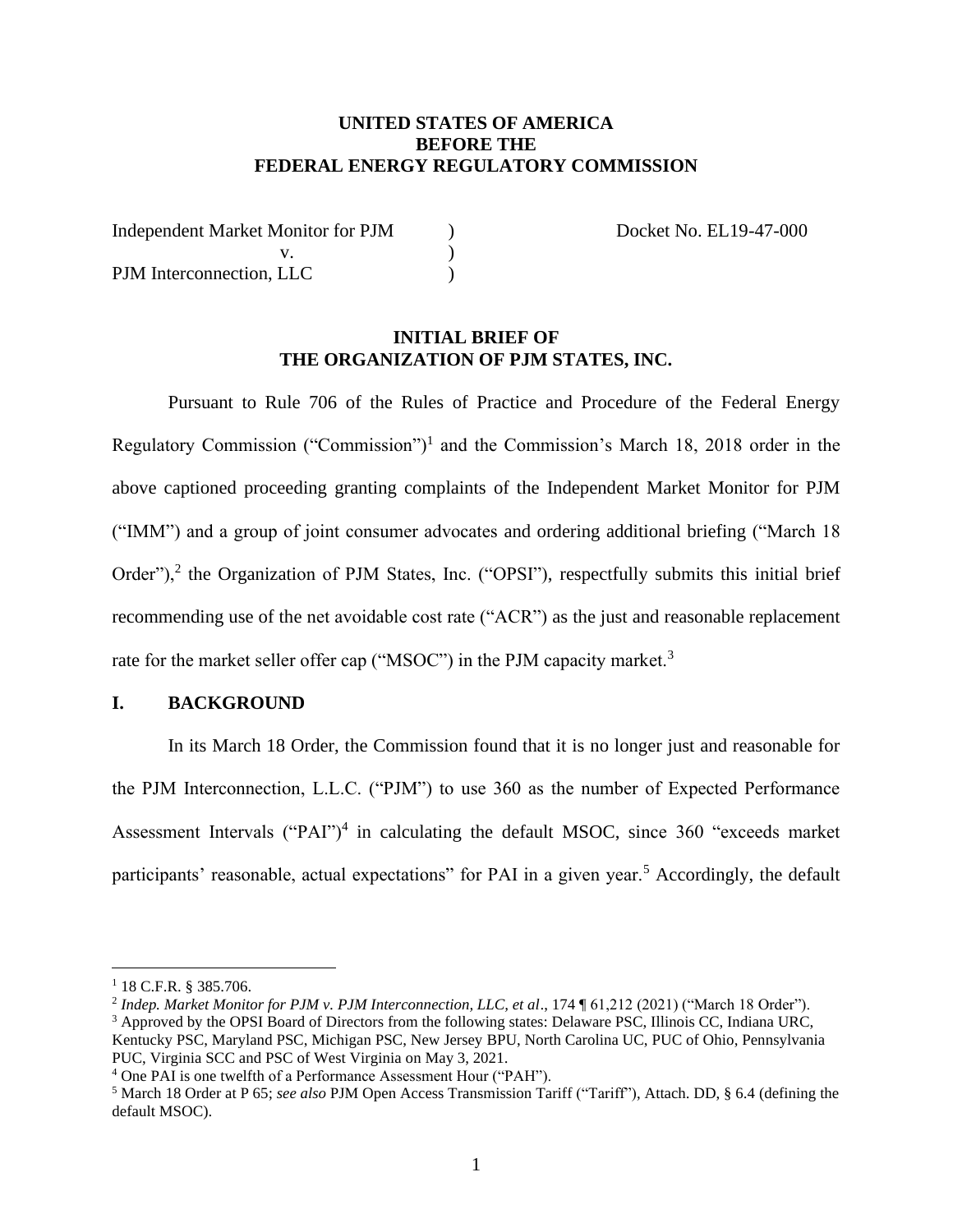MSOC is "incorrectly calibrated" and therefore "inappropriate." Instead of relying on the existing record to set the appropriate replacement rate, the Commission requested additional briefing on the issue. <sup>7</sup> OPSI addresses select questions from the Commission's March 18 Order below, and reserves the right to respond to other issues throughout this proceeding.

## **II. ARGUMENT**

### **A. The New MSOC Should Equal Net ACR**

The purpose of placing a cap on market seller offers is to create a threshold for seller offers that allows for adequate review and mitigation of offers when necessary. <sup>8</sup> Consistent with its past positions, OPSI restates here that the Commission should utilize net asset-class ACR as the default MSOC. For resources that wish to quantify risks resulting from potential penalties, PJM and the IMM should review unit-specific ACR offers consistent with the process developed in response to the Capacity Performance ("CP") paradigm.<sup>9</sup> Notwithstanding the recognized difficulty in forecasting expected PAIs, use of the default and unit-specific ACR calculations, together with unit-specific evaluation and review of risk premiums, as described below, will ensure competitive outcomes in PJM's capacity market. Net ACR is also reflective of the marginal cost of capacity.<sup>10</sup> For these and other reasons discussed below, the Commission should rely on ACR to set the MSOC.

 $6$  March 18 Order at PP 65-67.

<sup>7</sup> *Id*. at P 71.

<sup>&</sup>lt;sup>8</sup> *Id.* at P 67 ("The question addressed in this order is not whether market power has already been exercised, but rather whether the default offer cap enables the appropriate review of offers and imposition of mitigation in order to ensure competitive market outcomes. In order to do so, the default offer cap should be set at a level that permits the Market Monitor and PJM to review offers that may constitute an attempt to exercise market power and mitigate offers where appropriate. We find that the current default offer cap is not achieving this objective because, as discussed above, it is incorrectly calibrated.").

 $9$  Tariff, Attach. DD, § 6.8(a).

<sup>&</sup>lt;sup>10</sup> Answer of PJM Interconnection, L.L.C., Docket No. EL19-47-000, at 8 (April 9, 2019) ("Capacity Market Sellers in PJM are incented to offer at or near their avoidable costs (i.e., the marginal cost of capacity) . . ."); *see also*, *Answer and Motion for Leave to Answer of the Indep. Market Monitor for PJM*, Docket No. EL19-47-000, at 9 (April 30, 2019).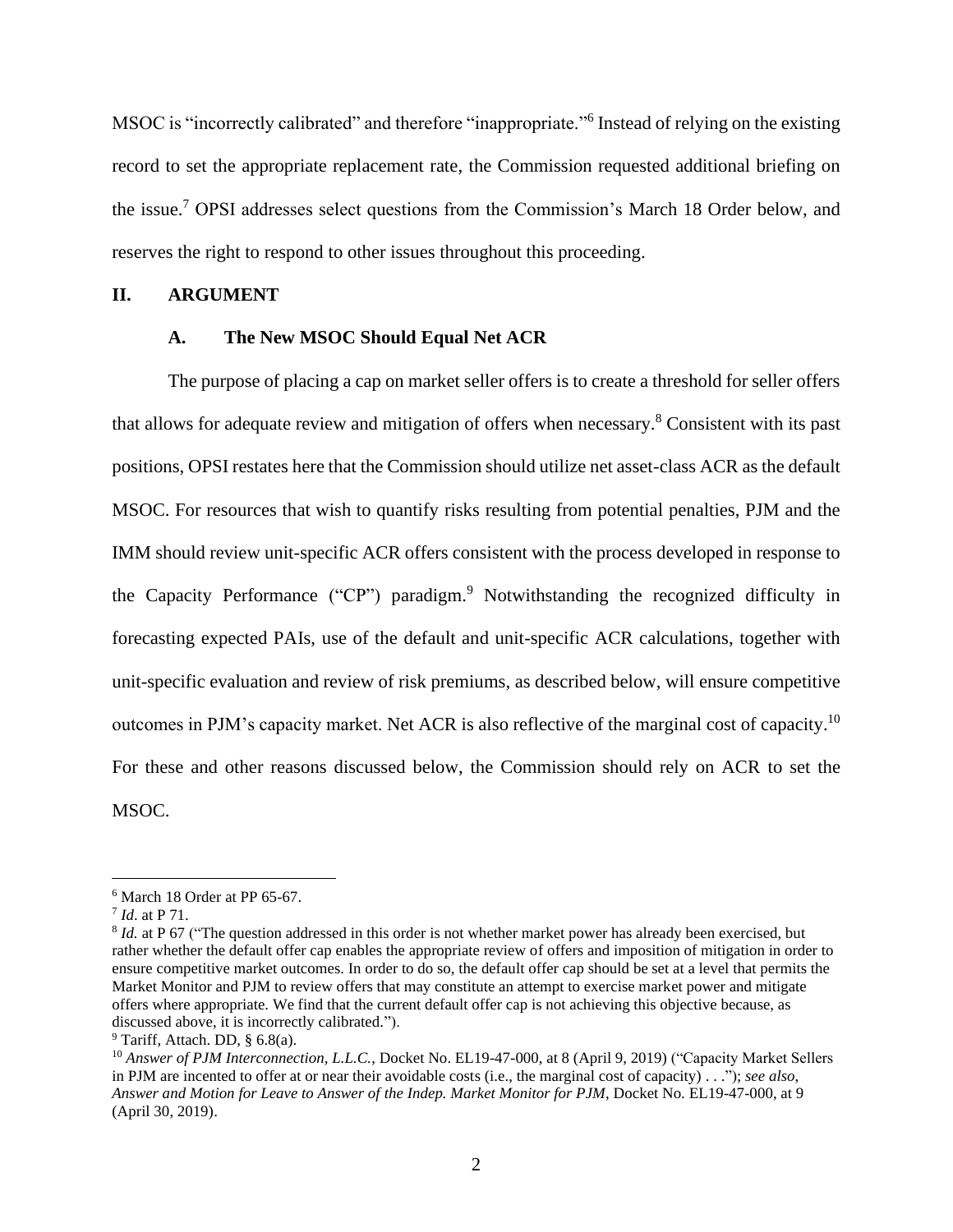The Commission should not be deterred by claims that ACR fails to account for CP risk.<sup>11</sup> As part of the CP proceeding, the Commission approved a broadening of the definition of ACR to include a term for "Capacity Performance Quantifiable Risk" ("CPOR").<sup>12</sup> Indeed, after initial review of PJM's proposed CPQR, the Commission found the proposal "insufficiently narrow to permit resources to include quantifiable and reasonably-supported risks in their [ACR]," and required the term to be expanded on compliance.<sup>13</sup> In the compliance order, the Commission accepted PJM's newly-formed CPQR, noting it appropriately allowed inclusion of "expected risk associated with the submission of a capacity offer in the revised [CP] capacity market construct."<sup>14</sup> In response to prior comments that the CPQR term of ACR did not allow all risks to be recovered, the Commission explained that it "was not intended to permit market sellers to include all market risks a capacity resource faces from participating in PJM's markets … ."<sup>15</sup>

While the Commission has recognized "other risks, such as those associated with volatile energy prices, these risks should not be an element of a cost-justified offer under PJM's revised Capacity Performance market rules."<sup>16</sup> When setting the replacement rate, the Commission should reiterate its finding that revisions to the offer cap will not prohibit resources from exercising reasonably-supported risks in the development of their offer<sup>17</sup> and set the MSOC at net ACR.

Inclusion of any CPQR term in the calculation of net ACR, however, must be limited to reasonably-supported risks, which can be verified only through unit-specific review. PJM's

<sup>11</sup> *See, e.g*., March 18 Order at P 30.

<sup>&</sup>lt;sup>12</sup> *PJM Interconnection, L.L.C.*, 151 FERC ¶ 61,208 at P 353 (2015) ("Capacity Performance Order").

<sup>13</sup> *Id.*

<sup>&</sup>lt;sup>14</sup> *PJM Interconnection, L.L.C.*, 155 FERC ¶ 61,157 at P 203 (2016) ("CP Order on Rehearing and Compliance").

<sup>15</sup> *Id.* (emphasis added).

<sup>16</sup> *Id*.

 $17$  March 18 Order at P 70 ("Resources that can demonstrate expected costs or risk greater than those accommodated by the default offer cap parameters may submit those values for unit-specific review. Allowing resources unreasonably large latitude to include excessive risk or opportunity costs in their offers may unjustly create an opportunity for the exercise of market power.").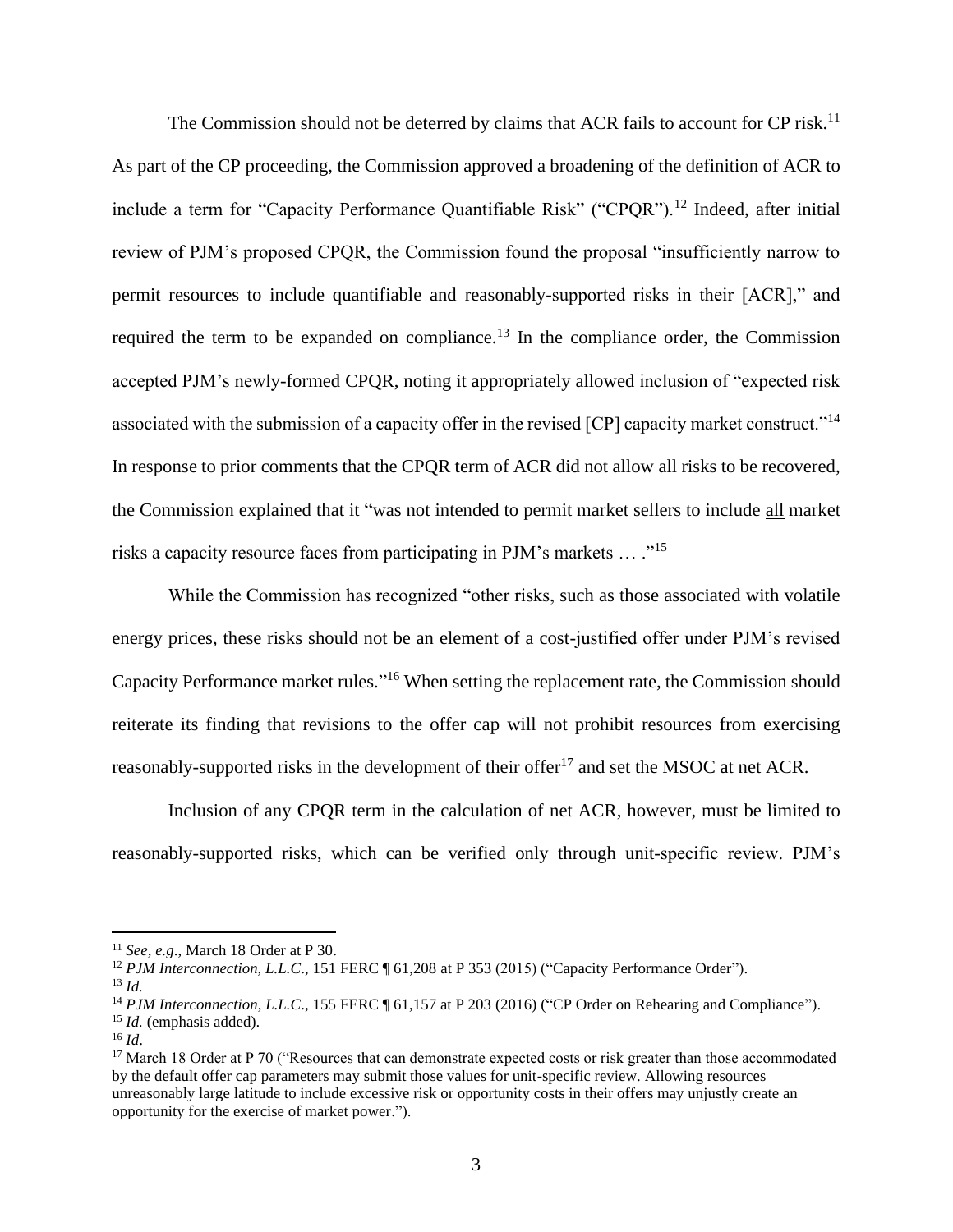calculation of default ACRs should not include any such CPQR factor. In order to quantify such risk, as required for inclusion in an ACR calculation,<sup>18</sup> an expectation of the number of PAIs is required. The Commission understands the difficulty of attempting to estimate the number of PAIs, as has been well-documented in this proceeding.<sup>19</sup> Instead of requiring PJM to estimate this potential risk, which would be required for inclusion of CPQR in any default ACR calculation, the Commission should require market sellers wishing to include CPQR to do so through the unitspecific review process.

In addition to allowing quantifiable risks to be included in ACR, the Tariff also provides for an "adjustment factor," further insulating suppliers from under-recovery of appropriately reflected costs. This 10% adjustment factor "provide[s] a margin of error for understatement of costs,"<sup>20</sup> but is not otherwise supported in this record. OPSI encourages the Commission to recognize the existing conservatism built into the current ACR parameters, which include CPQR and the 10% adder, and that resulting ACR calculations may already be overstated in order to address uncertainties.

Moreover, the Commission should not be swayed from this requirement by claims of undue administrative burden.<sup>21</sup> The stakes are much too high. The inflated MSOC allowed noncompetitive outcomes in the last Base Residual Auction, resulting in over \$1.2 billion in excess capacity payments charged to PJM ratepayers.<sup>22</sup> The Commission must not allow these clearly

<sup>&</sup>lt;sup>18</sup> Capacity Performance Order at PP 266, 353; CP Order on Rehearing and Compliance at P 203.

<sup>19</sup> *See* March 18 Order at P 12-13.

<sup>&</sup>lt;sup>20</sup> Tariff, Attach. DD, §  $6.8(a)$ .

<sup>21</sup> *See, e.g*., March 18 Order at PP 29, 69.

<sup>22</sup> *Complaint of the Indep. Market Monitor for PJM*, Docket No. EL19-47-000, at pp. 11-12 (February 21, 2019) ("Table 1 shows the results if the noncompetitive offers identified by the Market Monitor had been capped at net ACR for the 2021/2022 RPM Base Residual Auction. Based on actual auction clearing prices and quantities and make whole MW, total RPM market revenues for the 2021/2022 RPM Base Residual Auction were \$9,300,877,106. If the identified noncompetitive offers had been capped at net ACR in the 2021/2022 RPM Base Residual Auction and everything else had remained the same, total RPM market revenues for the 2021/2022 RPM Base Residual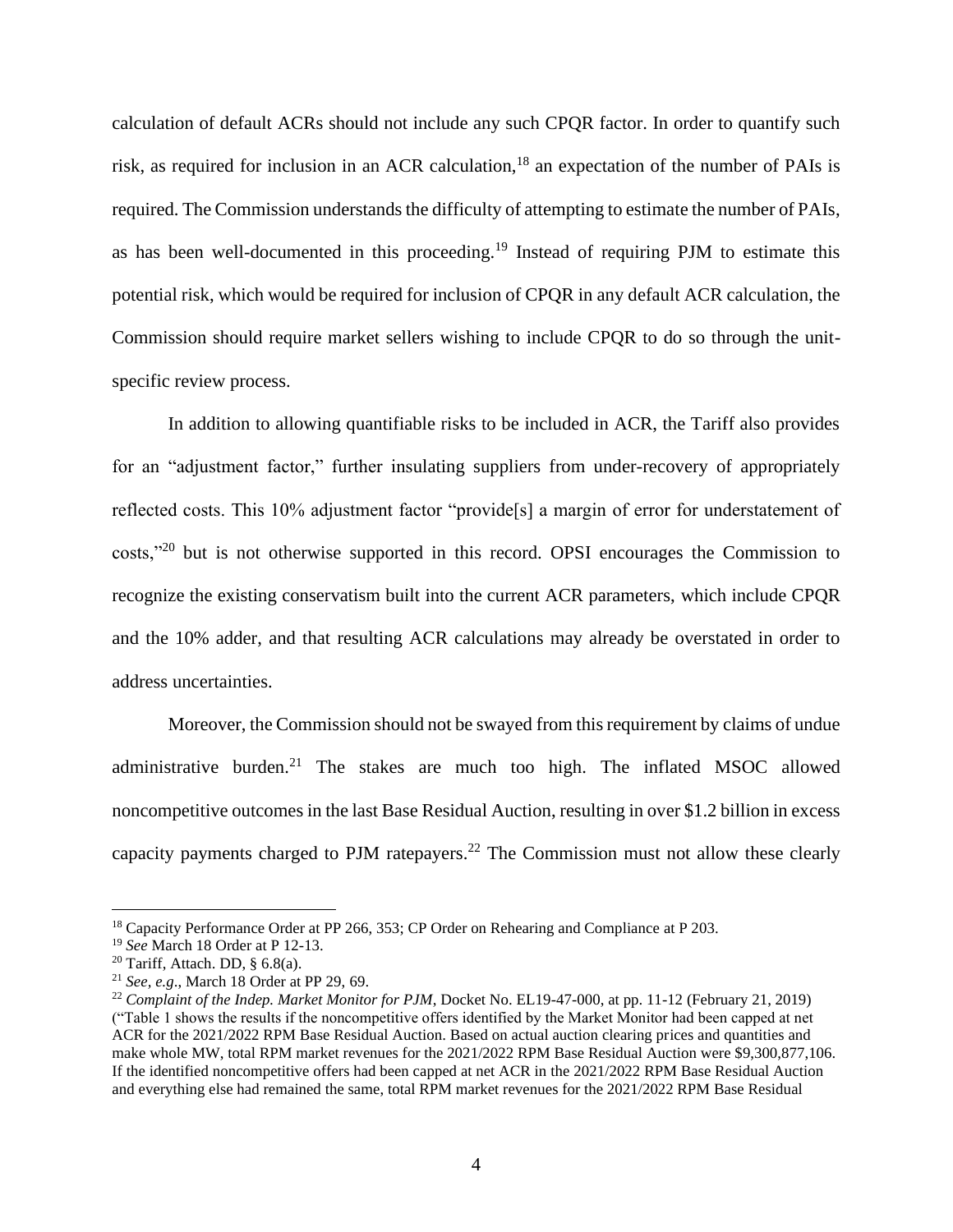unjust and unreasonable outcomes to continue. Unit owners are well-versed in the costs and risks of their resources and should be well-prepared to undergo IMM cost review. Market sellers should be similarly well-prepared to adequately support their anticipated risk to the satisfaction of PJM and the IMM. The default MSOC in PJM's capacity market must be recalibrated to "a level that permits the Market Monitor and PJM to review offers that may constitute an attempt to exercise market power," and "ensure competitive market outcomes."<sup>23</sup>

The Commission is right to question the level of this default offer cap, because "the Market Monitor, under PJM's Tariff, cannot mitigate a resource's capacity supply offer if that price is below the default offer cap."<sup>24</sup> Accordingly, the just and reasonable approach is to set the default MSOC at the level of net ACR for the resource-class. For these default ACR calculations, PJM should exclude any risks of CP. Even if this exposes a wider array of supply units to unit-specific review, it is appropriate to assure that any risks that are included are quantifiable and wellsupported. Units that seek to offer above the default ACR should be free to seek unit-specific ACR review, where they can include quantifiable and well-supported risks in the CPQR term of net ACR approved by the Commission.

#### **III. CONCLUSION**

For the reasons discussed herein, OPSI respectfully requests that the Commission direct PJM to return to its pre-Capacity Performance methodology of using the net ACR by resource class for the replacement rate default MSOC.

Auction would have been \$8,070,050,631, a decrease of \$1,230,826,475, or 13.2 percent, compared to the actual results.") (internal citations omitted).

<sup>23</sup> March 18 Order at P 67.

<sup>24</sup> *Id*. at P 68.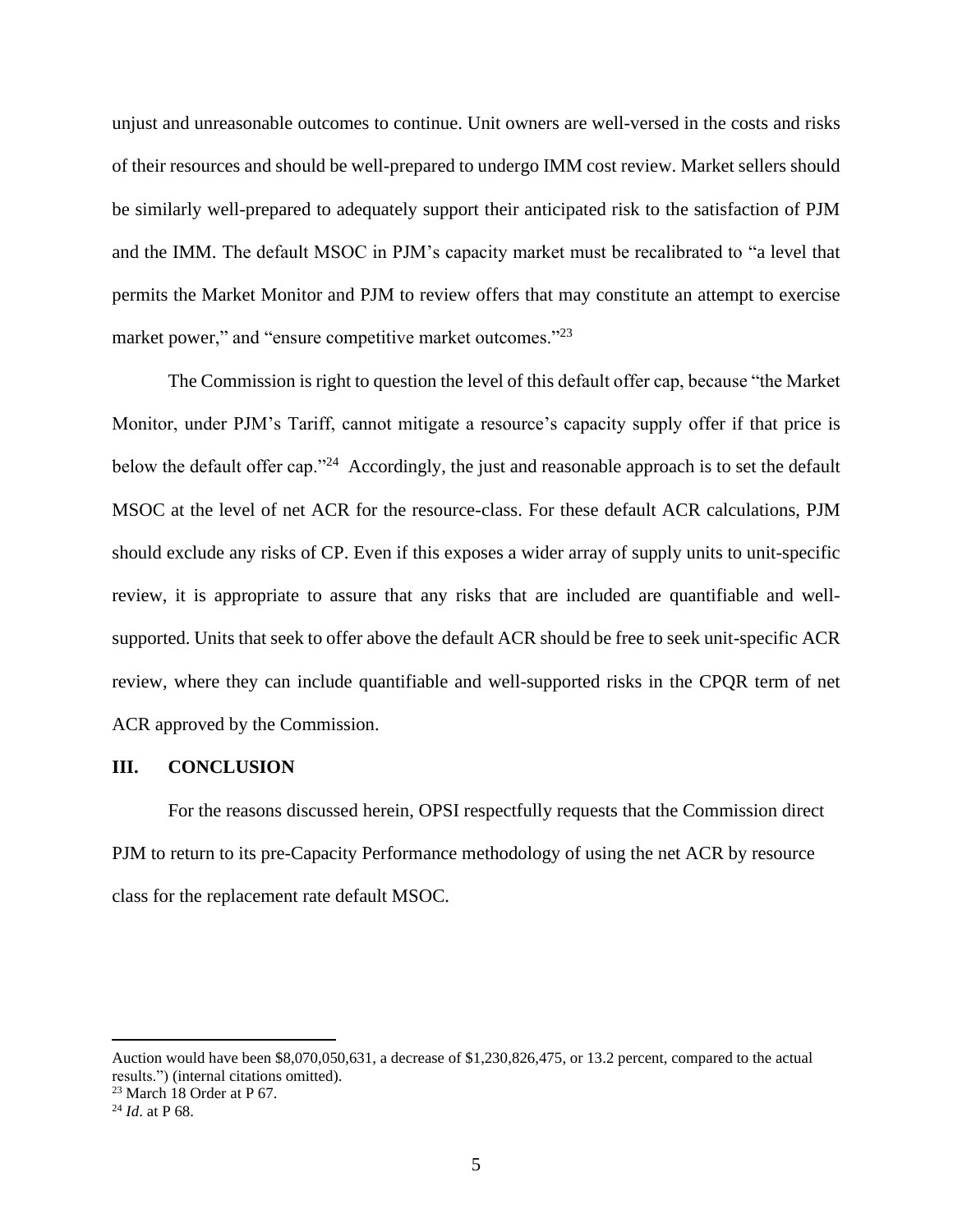Respectfully Submitted,

# */s/ Gregory V. Carmean* Executive Director

Organization of PJM States, Inc. 700 Barksdale Road, – Suite 1 Newark, DE 19711 Tel 302-266-0914 Email: greg@opsi.us Dated: May 3, 2021